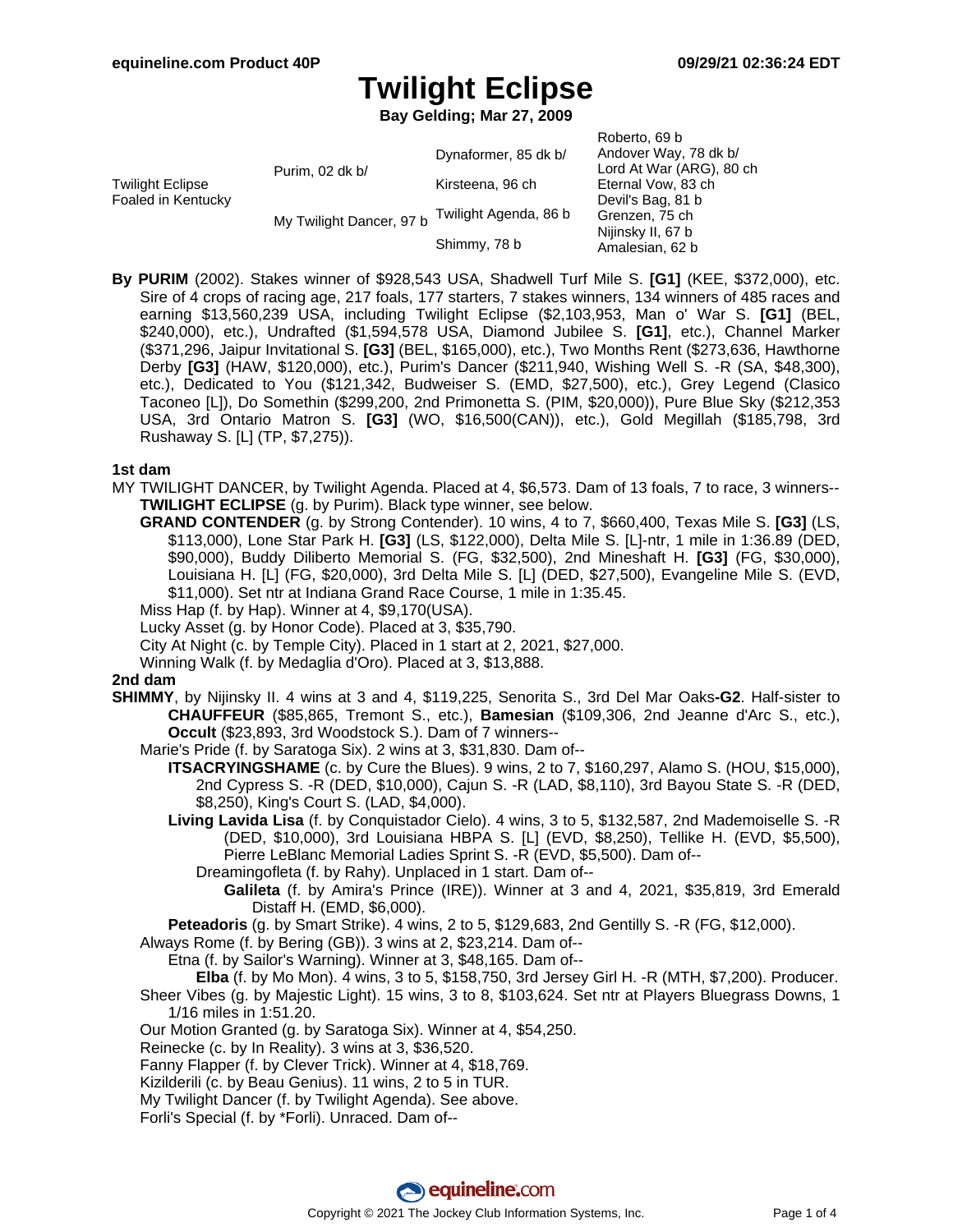**Bay Gelding; Mar 27, 2009**

- =Mon Sagaz (VEN) (f. by Sagace (FR)). Broodmare of the year in 2008. Dam of--
	- **=EL GRAN CESAR (VEN)** (c. by Synergetic (FR)). 10 wins at 2 and 3 in VEN, Horse of the year in Venezuela, Champion 2-year-old colt in Venezuela, Champion 3-year-old colt in Venezuela, Triple Crown in Venezuela, Clasico Canonero [L], Clasico Albert H. Cipriani [L], Clasico Comparacion [L], Clasico Francisco de Miranda [L], Clasico Juan Vicente Tovar [L], etc.
- =Miss Yhobell (VEN) (f. by Soy Roberto). Unraced in Venezuela. Dam of--
	- **=SINAN (VEN)** (c. by Synergetic (FR)). Winner at 2 in VEN, Clasico CAVEPRO [L], 2nd Copa Iniciacion Juan Arias [L], Clasico Albert H. Cipriani [L], Clasico Francisco de Miranda [L], 3rd Clasico Victoreado [L], etc.
- =Mas Que Amor (VEN) (f. by Mazag). Unraced in Venezuela. Dam of--
	- **=Malala (VEN)** (f. by Synergetic (FR)). Placed at 3 in VEN, 3rd Copa Miss Marena [L].
	- **=Cometin (VEN)** (c. by \$Arzak (VEN)). Placed at 3 in VEN, 3rd Copa Iraqui [L], Clasico Burlesco [L].
	- **=Amor Rebelde (VEN)** (f. by Synergetic (FR)). Placed at 2 and 3 in VEN, 3rd Clasico Ciudad Caracas [L], Clasico Andres Bello [L].
- Shimmydar (f. by Alydar). Unraced. Dam of--
	- Valhalla Vixen (f. by Deerhound). Winner in 2 starts at 3, \$16,400. Dam of--
		- **School for Scandal** (f. by Is It True). 6 wins at 3 and 4, \$146,447, 3rd Dearly Precious S. (MTH, \$5,500). Dam of--
			- **MYTHICAL POWER** (c. by Congaree). 4 wins, 3 to 5, \$821,529, Lone Star Derby **[G3]** (LS, \$240,000), Texas Mile S. **[G3]** (LS, \$119,000), 2nd Woodward S. **[G1]** (SAR, \$150,000), Sunland Derby [L] (SUN, \$176,000), 3rd San Carlos H. **[G2]** (SA, \$18,000). Sire.
			- **SHAYJOLIE** (f. by Indian Charlie). 4 wins, 3 to 5, \$415,843, Cat Cay S. (AQU, \$60,000), 2nd Comely S. **[G3]** (AQU, \$80,000), Safely Kept S. (LRL, \$20,000), 3rd Top Flight H. **[G3]** (AQU, \$20,000).
	- =Readiness (JPN) (f. by Danehill). Unraced in Japan. Dam of--
	- **=Shigeru Sasaguri (JPN)** (c. by =Black Tuxedo (JPN)). 6 wins, 3 to 6 in JPN, \$1,336,590 (USA), 3rd Tomoe Sho [LR].

### **3rd dam**

- AMALESIAN, by \*Ambiorix. 6 wins at 3, \$29,500. Half-sister to **PRINCESSNESIAN** (\$332,035, Hollywood Gold Cup H., etc.), **BOLDNESIAN** (\$107,625, Santa Anita Derby, Among the leading broodmare sires in England and N.A.), **JACKAL** (\$36,382, National Stallion S., sire), **Flush** (\$27,786, 3rd Gotham S.**-G2**, sire). Dam of 10 winners--
	- **SHIMMY** (f. by Nijinsky II). Black type winner, see above.
	- **CHAUFFEUR** (c. by Jacinto). 4 wins at 2 and 4, \$85,865, Tremont S., 2nd Sapling S., Youthful S., 3rd Great American S.
	- **Bamesian** (f. by Buckpasser). 6 wins at 3 and 4, \$109,306, 2nd Jeanne d'Arc S., Real Delight H., Furl Sail H. Dam of--
		- **SLAVIC** (c. by Danzig). 4 wins at 2 and 3, \$468,182, Breeders' Futurity **[G2]**, 2nd Florida Derby **[G1]**, Cowdin S. **[G1]**, 3rd Breeders' Cup Juvenile **[G1]**. Sire.
		- **ASIAN** (f. by Damascus). 4 wins at 3, \$67,912, My Juliet S. (AKS, \$11,520), 2nd Rose Rock H. (RP, \$5,820). Dam of--
			- S. S. Asiatic (f. by Polish Navy). 2 wins at 3, \$55,116. Dam of--
				- **ASIATIC BOY (ARG)** (c. by =Not For Sale (ARG)). 7 wins in 13 starts, 2 to 6 in ARG and UAE, placed at 6 in NA , \$3,321,130 (USA), Hwt. at 4 on United Arab Emirates Free Hand., 7 - 9 1/2 fur., Triple Crown in United Arab Emirates, S & M Al Naboodah Group U.A.E. Derby **[G2]**, Invasor Al Maktoum Challenge-Round 3 **[G2]**, U.A.E. Two Thousand Guineas **[G3]**, Meydan Al Shindagha Sprint **[G3]**, 2nd Emirates Airline Dubai World Cup **[G1]**, etc. Sire.
			- Asian Influence (f. by Pine Bluff). Unraced. Dam of--
				- **=Ajwad (ARG)** (c. by =Not For Sale (ARG)). Winner at 2 in ARG, placed at 4 in UAE, \$74,929 (USA), 3rd Al Tayer Motors U.A.E. Two Thousand Guineas **[G3]**, Emirates Skywards Al Bastakiya [L].
	- **Occult** (g. by Jacinto). 5 wins, 2 to 4, \$23,893, 3rd Woodstock S.

Buckshee (f. by Buckpasser). Winner in 2 starts at 3. Dam of--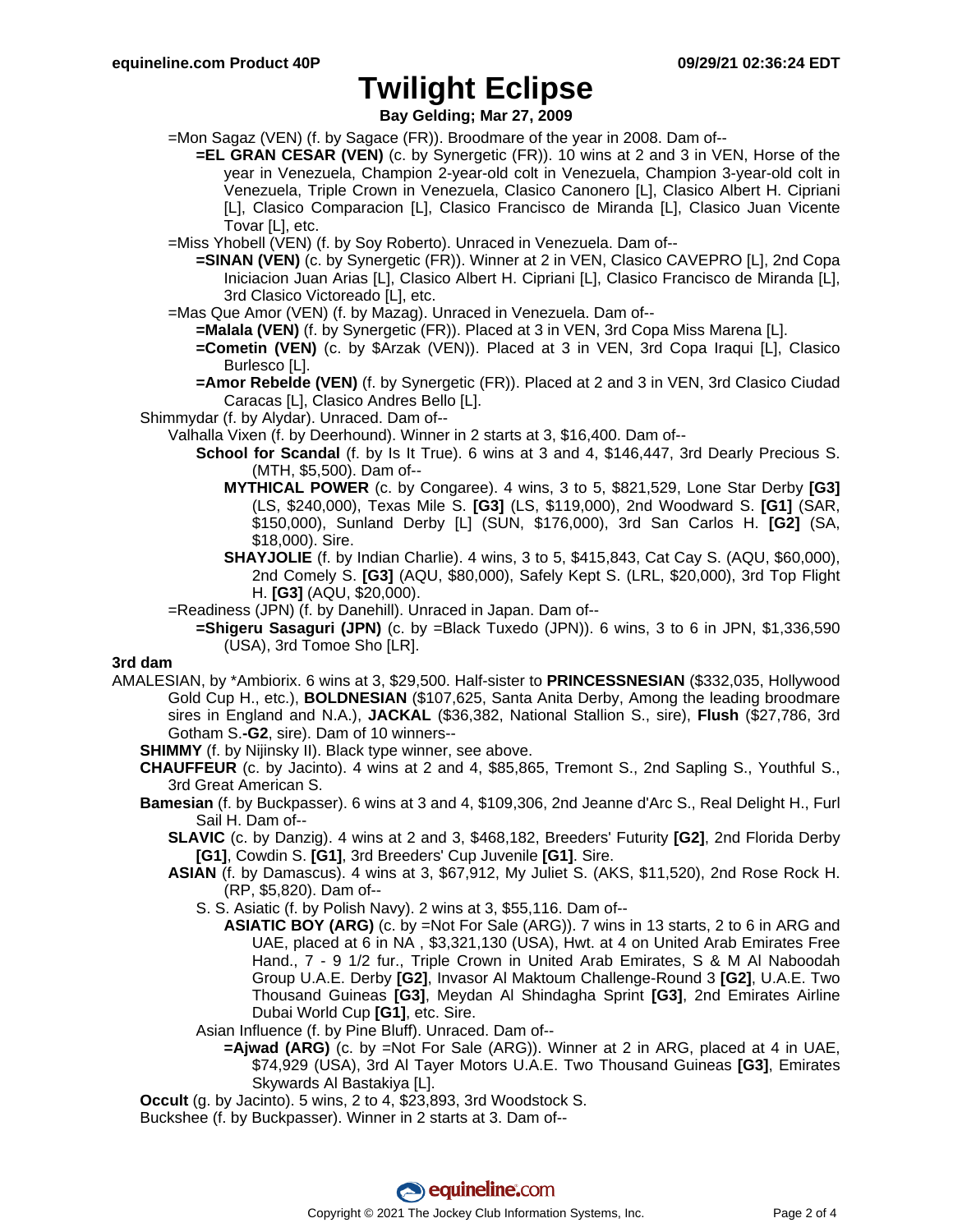**Bay Gelding; Mar 27, 2009**

- **BUCK 'N BRONC** (c. by Bold Forbes). 6 wins, 2 to 5, \$150,053, Glass House H., Native Dancer H., 2nd Golden Jubilee H., 3rd Neshaminy H. Sire.
- **PERTSEMLIDIS** (c. by Naskra). 6 wins, 3 to 5, \$144,159, Kentahten H. [L] (CD, \$36,433). Set ncr at Keeneland, 1 1/2 miles in 2:31.00. Sire.
- Shee Cat (f. by Storm Cat). 2 wins at 4, \$38,080. Dam of--

**Ivowen** (f. by Theatrical (IRE)). 3 wins at 3 and 4 in IRE, placed in 1 start at 3 in FR , \$121,101 (USA), 2nd Martin Molony S. [L], 3rd Audi Pretty Polly S. **[G1]**, Prix Casimir Delamarre [L]. Producer.

- Fifi La Boom Boom (f. by Majestic Light). Winner at 4, \$35,285. Dam of--
	- **La Bombonera** (g. by Summer Squall). 4 wins, 3 to 6, \$120,717, 2nd Prairie Meadows Derby [L] (PRM, \$10,000).
	- **French Dish** (f. by Tomorrows Cat). Winner at 2, \$66,505, 2nd New York Stallion Fifth Avenue S. -R (AQU, \$25,000), 3rd East View S. -R (AQU, \$8,105). Producer.
- Petite Danceuse (f. by Little Current). Winner at 2 and 3, \$22,165. Dam of--
	- **Ioya** (f. by Naskra). 9 wins, 2 to 5, \$176,069, 3rd Bourbonette S. [L] (TP, \$5,310), Valnor H. (HAW, \$4,617). Dam of--
		- **MYSTERY GIVER** (g. by Dynaformer). 13 wins, 3 to 8, \$1,244,715, Mervin H. Muniz Jr. Memorial H. **[G2]**-ncr, 1 1/8 miles in 1:48.29 (FG, \$300,000), Robert F. Carey Memorial H. **[G3]** (HAW, \$90,000), Sea O Erin Breeders' Cup Mile H. [L] (AP, \$101,040), Fair Grounds Breeders' Cup H. [L] (FG, \$90,000) twice, Fair Grounds Breeders' Cup H. [L] (FG, \$75,000), etc.
		- **IOYA TWO** (f. by Lord At War (ARG)). 11 wins, 4 to 6, \$460,851, Modesty H. **[G3]**, Estrapade H. [L] (AP, \$45,000), Reluctant Guest S. [L] (AP, \$31,440), Lincoln Heritage H. -R (AP, \$45,000) twice, 2nd Estrapade S. [L] (AP, \$13,630), etc.

**Reinhold** (g. by Told). 13 wins, 2 to 7, \$52,842, 2nd Golden Boy H. (ASD, \$3,420(CAN)).

- Radiant Rocket (f. by Peteski). Placed in 2 starts at 3. Dam of--
	- **JACONET** (f. by Hussonet). 10 wins, 3 to 5 in ENG, \$161,374 (USA), Betdaq Golden Rose S. [L], Betdaq.co.uk Cleves S. [L], 3rd Sportingbet Supports Heros Hever Sprint S. [L].
- Seattle Dream (f. by Seattle Slew). Placed at 3, \$6,282. Dam of--

My Girl Rodes (f. by Topsider). 4 wins at 3 and 4, \$108,583. Dam of--

- **No Mo Strawberries** (f. by Strawberry Road (AUS)). 3 wins at 4, \$80,755, 2nd Miss Jealski H. (CRC, \$5,552).
- Tamalesian (f. by \*Tatan). 2 wins at 3, \$16,545. Dam of--
	- **Norwegian** (c. by Northern Dancer). Winner at 4 and 6 in FR and NA , placed at 4 in ITY, \$86,905 (USA), 2nd Premio Vittorio di Capua**-G2**, Prix du Bel Air. Sire.
		- Exclusive Tam (f. by Exclusive Native). Unraced. Dam of--
		- **WAHEED** (g. by Key to the Moon). 19 wins, 2 to 8, \$322,300, Vandal S. [LR] (WO, \$68,160(CAN)), 2nd Bull Page S. [LR] (WO, \$19,530(CAN)), Vernon Smith Memorial S. (RKM, \$7,000).
		- Eastern Prancer (f. by Northern Dancer). Unraced. Dam of--
			- **MASTER CHRISTOPHER** (c. by Master Willie (GB)). 7 wins, 2 to 5, \$160,755, Choice H. **[G3]**, Camden County S. (MED, \$24,000), Militia S. (PHA, \$23,850), Boardwalk S. (ATL, \$12,000), 2nd Pyrus S. -R (PHA, \$4,360), etc. Ecr at Atlantic City, about 5 1/2 furlongs in 1:02.60. Ecr at Woodbine, 7 furlongs in 1:21.00. Sire.
			- **Street Party** (c. by Val de l'Orne (FR)). 5 wins, 3 to 5, \$203,835, 2nd King Edward Gold Cup H. **[G3]**, Toronto Cup H. [L] (WO, \$11,000(CAN)), 3rd Col. R. S. McLaughlin H. [L] (WO, \$5,951(CAN)), Breeders' S. [LR] (WO, \$19,338(CAN)).
			- **/Royal Bravo=jpn** (c. by Val de l'Orne (FR)). Winner at 2 and 3 in JPN, 3rd Hanshin Sansai S.**-G1**.
			- Kooky Aunt Alice (f. by Silver Buck). 4 wins at 3 and 5, \$61,166. Dam of--
				- **PAL JOEY** (g. by Gilded Time). 15 wins, 2 to 9, \$447,668, Legal Justice S. (PHA, \$26,130), Worthington S. -R (PHA, \$19,410), 2nd Jeff S. [L] (DEL, \$10,800), Danzig S. -R (PEN, \$6,150), Lyphard H. -R (PEN, \$6,140), etc. Ecr at Laurel Park, 5 1/2 furlongs in 1:02.20. Etr at Philadelpha Park, 5 1/2 furlongs in 1:02.87.
				- **Kooky Kelly** (f. by Illinois Storm). 5 wins at 2 and 4, \$69,700, 3rd Wine Country Juvenile Filly S. (SR, \$10,010).